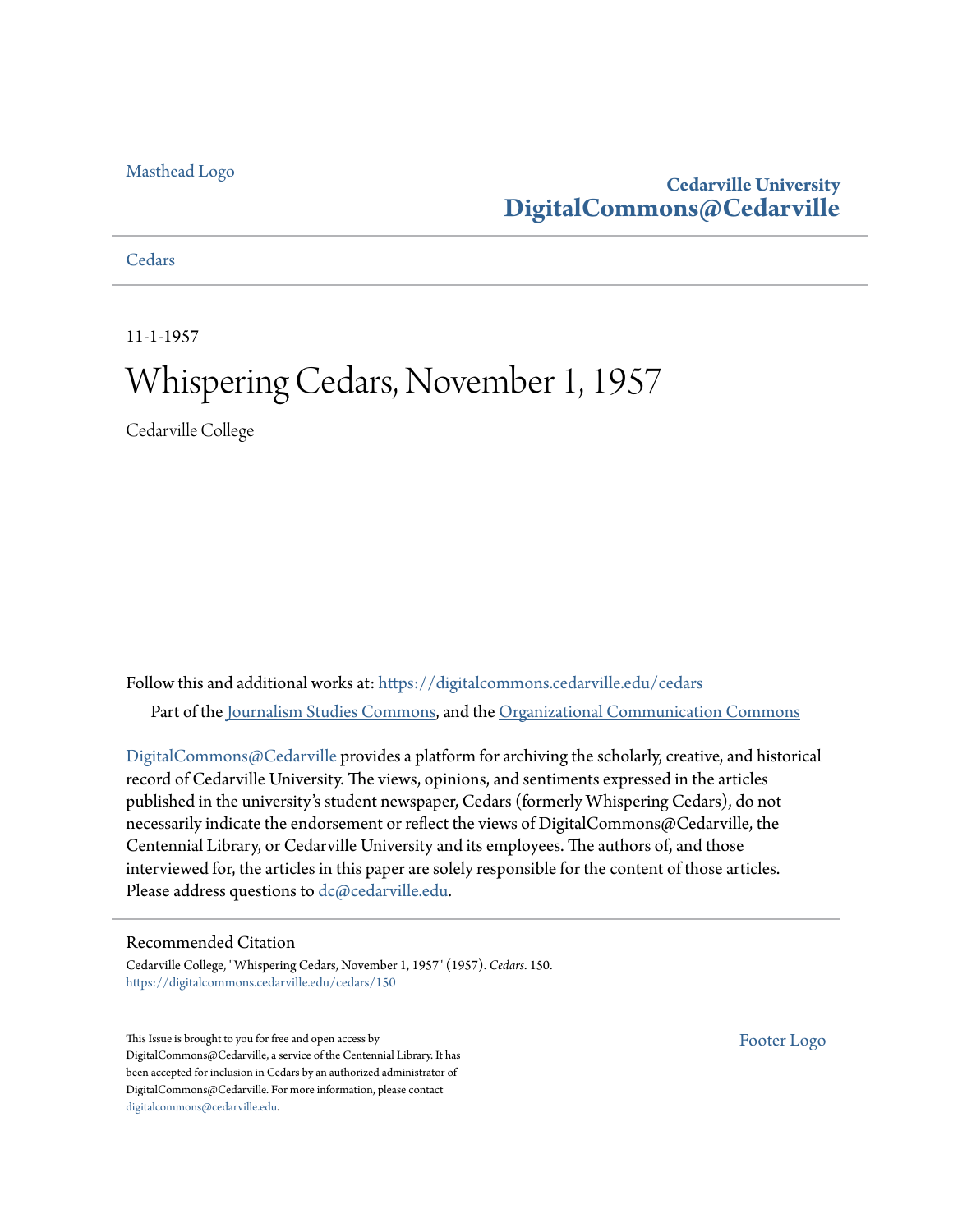

 $\mathbb{R} \rightarrow \mathbb{R}$ 

LERARY CEBARVELO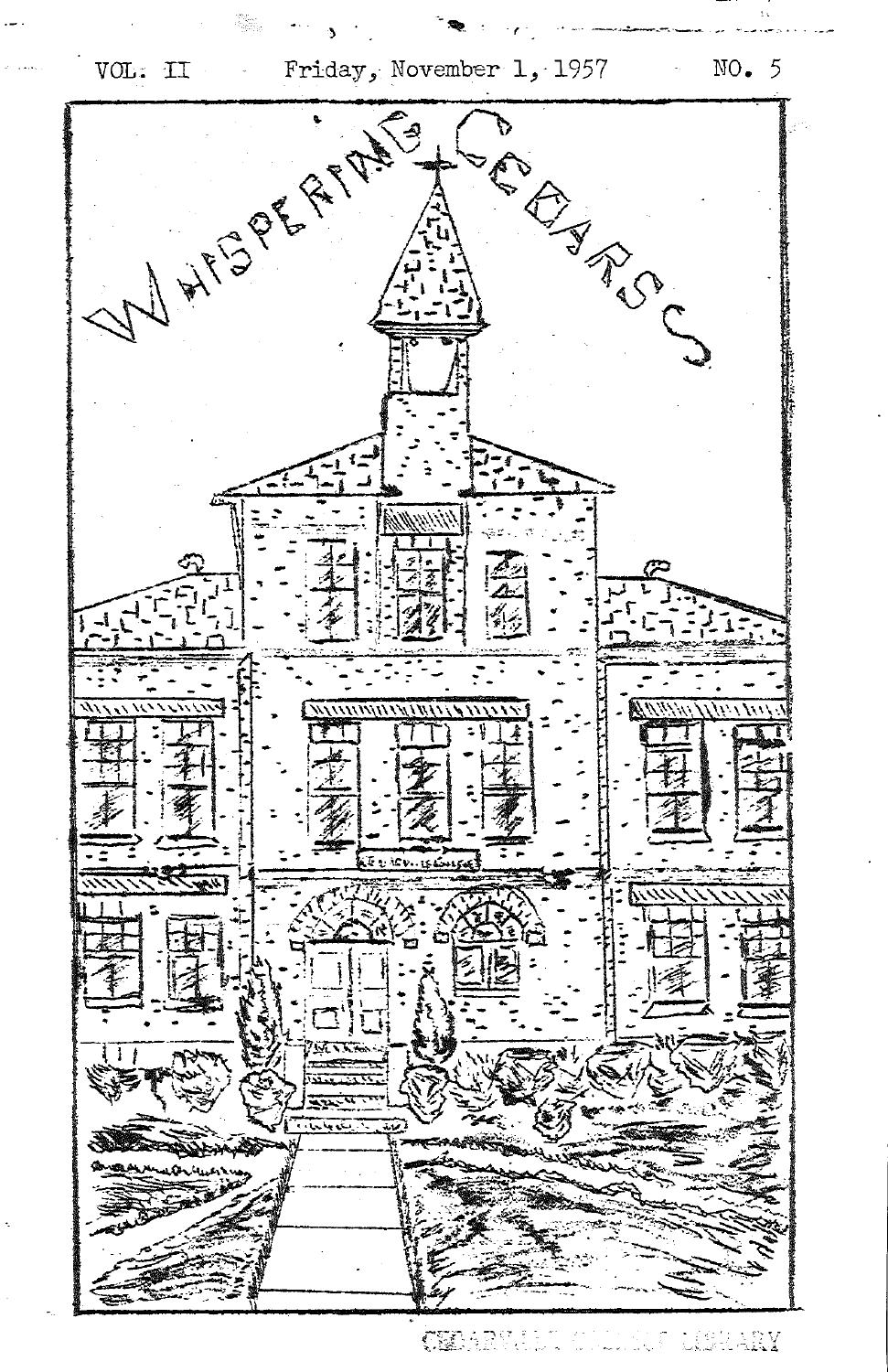COCPURATION AND TEACHERY i i Juliovri nečernih orla<sub>lis</sub>ke i Comme no confir

together towerd common poals. One of the choif objectives of our schools, organizations, cormunities, and nation dis to develope an Ancrican ocople who will know the morning of cooperation. However, lonboforo modern minds rualized the importance of unity, the prophet the asks us this pointed diss tion thich revools for the  $\sim$  imossibility of  $\sim$  accepts plishing a purpose mith-,  $\mathfrak{out}$  arroginal. "Cra tro ralls to the en crichini (Moy bo princed?") Our school has deterlufned to mefus the plarm of God our rain readou ica v striežijno. U Tijs<u>e a</u>rci to achieve this forl. cvery individual just Ceptici istinctives. abander the clear of self and they unst join hands to advance a spirit of cooperation in School activities, in school probloks, and in school state dards. Johave sepa on cxa ple of such cooperetion in preparing for hovecestry. Let as not - let the spirit die, but let each rejember that "a chain is as strong as its Meakest link. Der neither you nor I be thet. tteak dink and thus deatroy the ctrength of cur alma mater.

SERICUSLY EXAMPE BIBLE The eminent Dr. b. F. Robertson said, "Cive all man an open lible, an open land, a conscience. in good working order and he will have a hord the to keep from bacoking a Laptist." The reason for the lack of laptist convictions can be traced to a nood of any or all of these emplifications. His prodominant Jault todry is the researce of the "goes inble", that is, one preached in the entirety. ath sphartada in regard to the Cointt's rining ishbushahan me oble fab Volcet, Ath Landing Fa conscrence in regumenting choor". is desperately needed. Too namy une citates or incoretive Than energed with A condination of these three virtues does not Con't on page h <u>jidar wilo Gamb any</u>t duth. Yort ..... .. Thitor Sther Chosebro.asst. ed. Trod Brooks  $\epsilon$ Alberta Carri P Seith Collett Carolyn Fale Juth Nimsel Bob fluinhreys Davo l'atson Cliff iller Cardra Willikon Wolcll Scolman Tr. ittis Advisor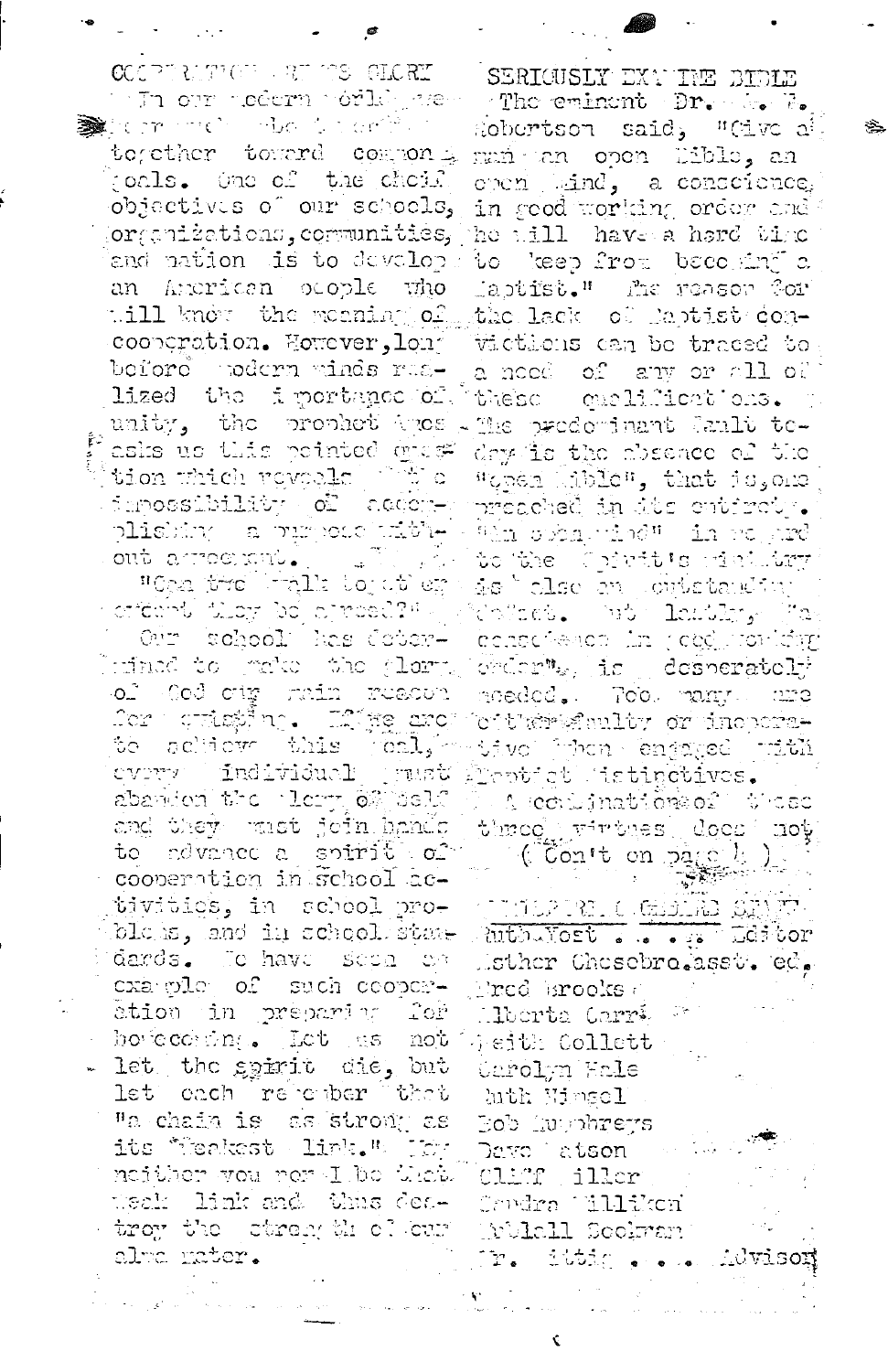### WALLOTING ACTIVITIES A SUCCESS

The three act play, "Night of January 16th." was presented on Saturday night. The cast and crew are to be congratulated on a very fine jobs

The juy, chosen from the audience, consisted of several alumni along with members of the student body and guests from the town.

The float which was entered in the Cedarville Halloween parade by our school depicted a mountain

### ALUMNI VISIT CAMPUS

Homecoming brought the Alumni here the verse "... And whoso-<br>to their college campus over will, let Him take for a weekend of full the water of life freely." activities.

Dale Thomson, as president Prize. Johnson James  $2.5$ Vice President, Bernice set up by various organi-Mick as Secretary, a n d Gail Smith as Treasurer. arrived on campus Saturday morning. At 9:30 come Home" display at the they were taken on a tour of the campus to ministration Building inspect the displays, and which featured an open to view the construction door signifying our welat the new Girls' Dorm. and in the gym. In the afternoon at  $L:$  30 there played a sign board on was a testimony time under the direction of Vernon Webber, who, as a Missionary from the Dom- ni over the U.S. mican Republic, gave a report of his work the field.

The concluded the weekend with an Alumni member, Bill Carter, speaking in the morning service.

stream flowing into à flowered filled garden. The spiritual applica weekend tich was made by using Rev. 22:17

Sixteen Alumni, with The float won second

> Several displays were ations and classes for the homecoming week-end.

> The Seniors had a "Welfront entrance of the Adcome to the alumni.

The Sophomore Class disthe front campus with a map and a chart showing the location of our alum-

The girls down display on consisted of a "Horn of Plenty" and signified the blessings of the Lord.

A unique display set up by Science Hall contrasted a student as he enter-(con't. on page  $\ddot{5}$ )

¢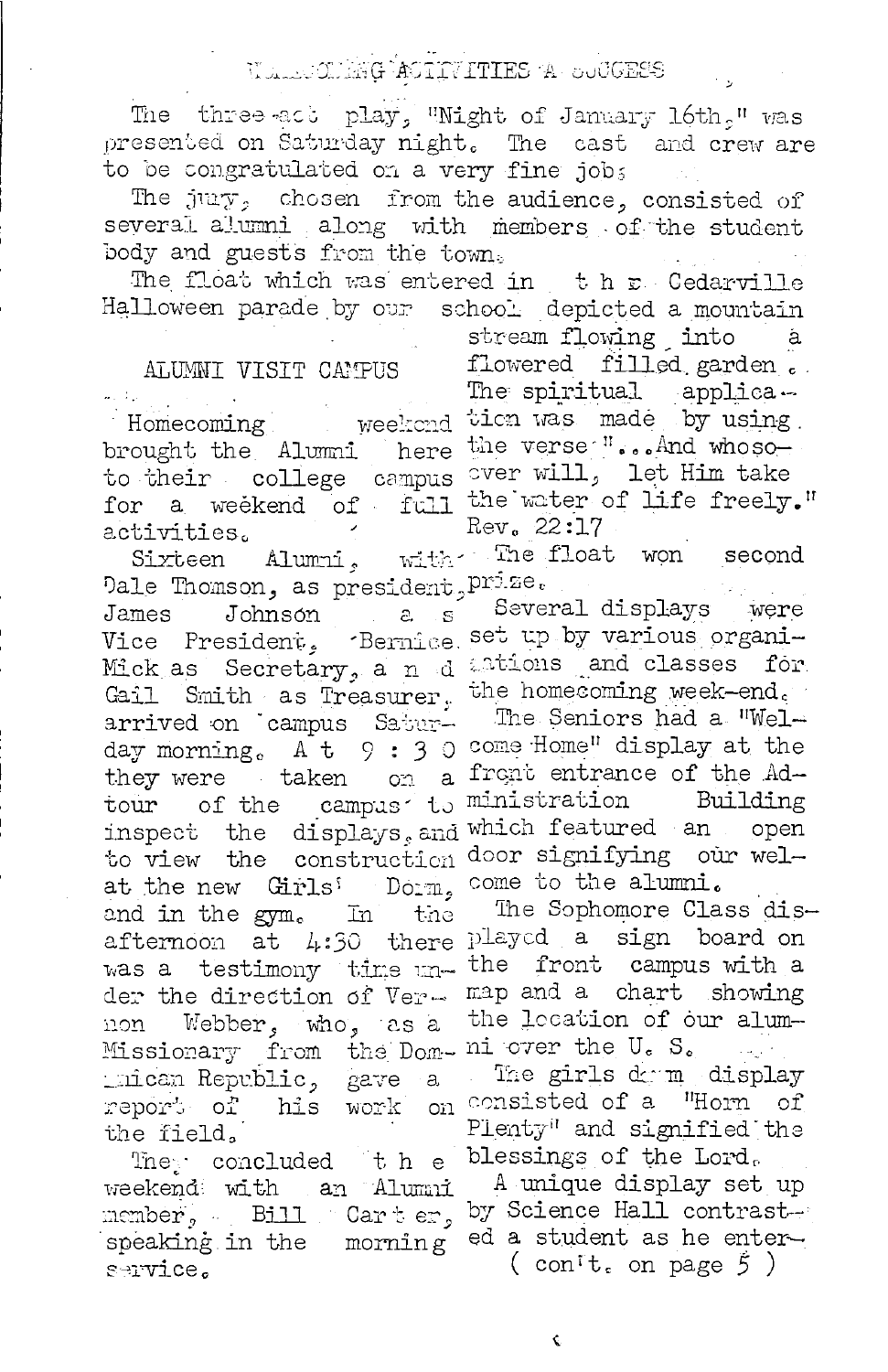The Halloween party was College gym held in the night after last Friday the parade.

Ina dimly lit atmosphere there were bales of hay and corn stocks placed around the gym. There were skelletons. black cats. jack-o-lanterns and for background decor. The ceiling was lined with streamers and orange and black balls.

There was a judging of costumes in which Shirley Harrington-"The Hobo"took. the prize for the funniest; Monday -- Prayer Meetings Gordon Christian "The Mummy"-the best concealed; Wednesday-Class Meetings A tie between Gene Christian "The Hunchback" from Notre Dame." and Fred Brooks and Keith Collett "The Giant" for the most original.

The spookhouse was quite complete in its manner of fun. That is if you like scarey things.

Keith Collett was the winner of the corn guessing contest.

There were games and relays, along with skits which Sandy Millikin directed.

Last but not least was Prof. Dale the quartet. Thompson, Jack Willetts, Jerry Thornton and Tom Shelow were the partici-

Jack Willettswas the M. C. of the evening.

pants.

CAMPUS CALENDAR

- $Now. 5 Intiation$ оf new Gamma Kai members. to be held at 8 P.M. in the First Reform Church in Xenia.
- Nov.  $9$  All school party sponsored by the Fresh--Sadie Hawkinsmen. Girls be sure to get that fellow and come to the party.

Tuesday----Calvin Runley Thursday-Calvin Runley Friday-Mr. Burt, Ortonville, Michigan.

SERIOUSLY EXAMINE BIBLE  $\left(\text{con}^{\dagger}$  from page 2)

automatically make one a Baptist but rather makes it difficult for one not to become a Baptist by conviction. If you are not a Baptist or simply a "Nominal Baptist", y o u should engage in self-examination  $\mathsf{t}_{\mathsf{c}}$ determine which of the three virtues you lack.

PROVE ALL THINGS, HOLD FAST TO THAT WHICH IS GOOD I Thes. 5:21

¢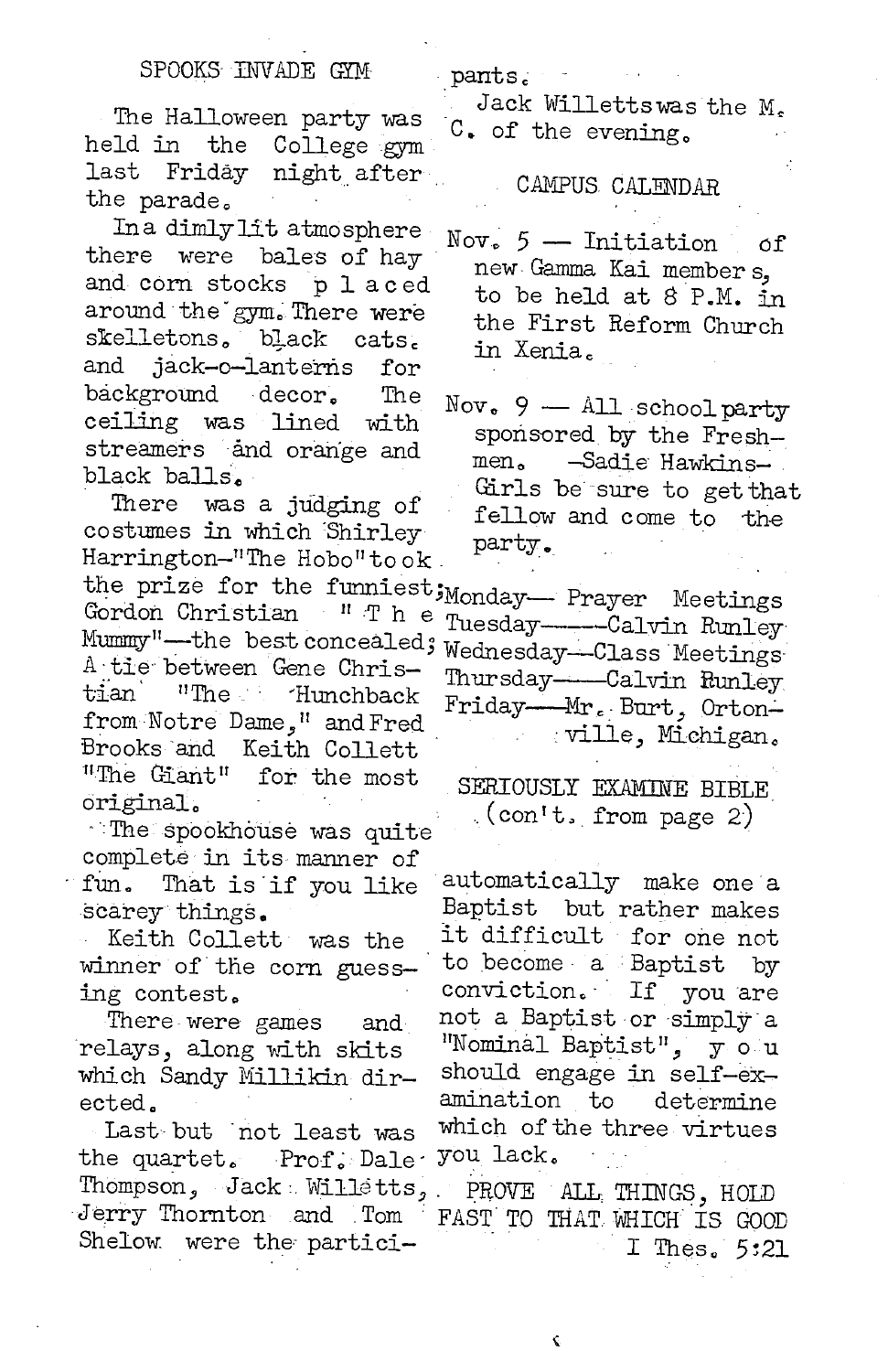$\Delta$ 

He the line is mobilized he is a fool, shun hi .

Volution lateries and knows he knows not: he is simple, teach him.

Me tho knows and knows not he hadwethe is delest, wake him.

He tho knows and knows he knows: he is whoch follow bin.

Lady brite

### $\mathcal{C} = \mathbb{E} \left[ \mathcal{C} \mathcal{C} \mathcal{C} \mathcal{C} \right] \quad \mathcal{C} = \mathbb{E} \left[ \mathcal{C} \mathcal{C} \mathcal{C} \right] \quad \mathcal{C} \mathcal{C} \mathcal{C} \mathcal{C} \mathcal{C} \quad \mathcal{C} \quad \mathcal{C} \mathcal{C} \mathcal{C} \mathcal{C} \quad \mathcal{C} \quad \mathcal{C} \quad \mathcal{C} \quad \mathcal{C} \quad \mathcal{C} \quad \mathcal{C} \quad \mathcal{C} \quad \mathcal{C} \quad \mathcal{C}$

To tens to or periodicion vice formalistical medium bin Waley and Catherine rarorant. editar habita have been nade for Do $cc^{-3}$  or  $\bullet$ 

Don't for ct comfor .<br>על היה למסיר יבטידתינה Time: 7:30 Place: Poon 23 Purpose: To sadi Cod's quidance for cach day.

### WE WE TOO THE ACREW IT IS Con't Provisege 3

ed college and as buildit. Marriman Wall also had an unusual display. Their display consisted of a table scene. occu tich seen siriking the rock book no longer requires cans out of the rech.

## 

 $-$  .

Te have heard that a kne s not he has a not - certain Junior, girl just Cling a coin when in need of a committed.

> What is this shout the pirls the want to have a To toco in every necture. int atte?

The arc glad to suc one Cinatogramy to a Chelena<br>Computation in Service:<br>coriously. She had obly Mark 19 Million, Land id Mod (12 cet porta) cleanal ort the bega over the inchi and ...

Thanks to the scribb-2om - 23 worf (n. 1810) Parobn–<br>Michill Babbilloner (n. 1900) Detroit you't have to colso may the Victorian son Well seved not.

The Live More that Tirry Coolridge new Loves the banbon math from the Cirls' borr To Sefunce Rall. That nicht, Dev?

Cuess that? Larre Sathis there conjute re-"I'm poing to but leve "Rainbou" to mt on her  $\mathbb{C}$ injor."

For the information of Lois and Loon the boulchancauss on dates invelving cars.